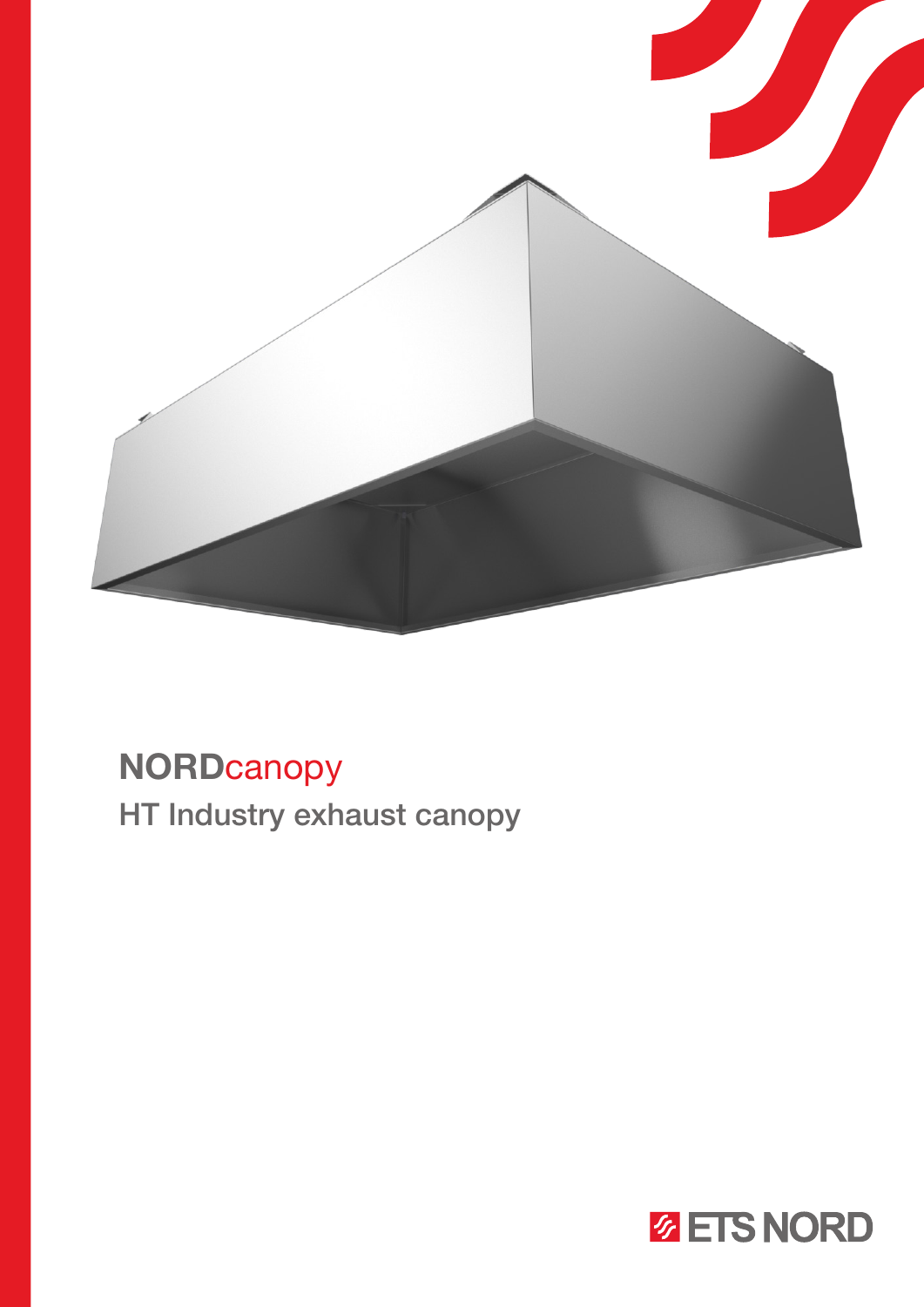

#### **General**

The NORDcanopy product portfolio consists of canopies and related air treatment products for use in commercial and industrial kitchen ventilation to create a comfortable and hygienic work environment.

Our products combine stylish design with highly effective grease, heat and odor removal performance for your project.

We at ETS Nord know that no projects are exactly alike. We have designed our canopies to be modular, so we can custom design and manufacture a NORDcanopy solution to meet your each and every project requirement or technical need.

NORDcanopy products are manufactured from stainless steel according to standards EN 10088- 2:2014, EN 1.4301 or AISI 304 (AISI 304, surface 2K).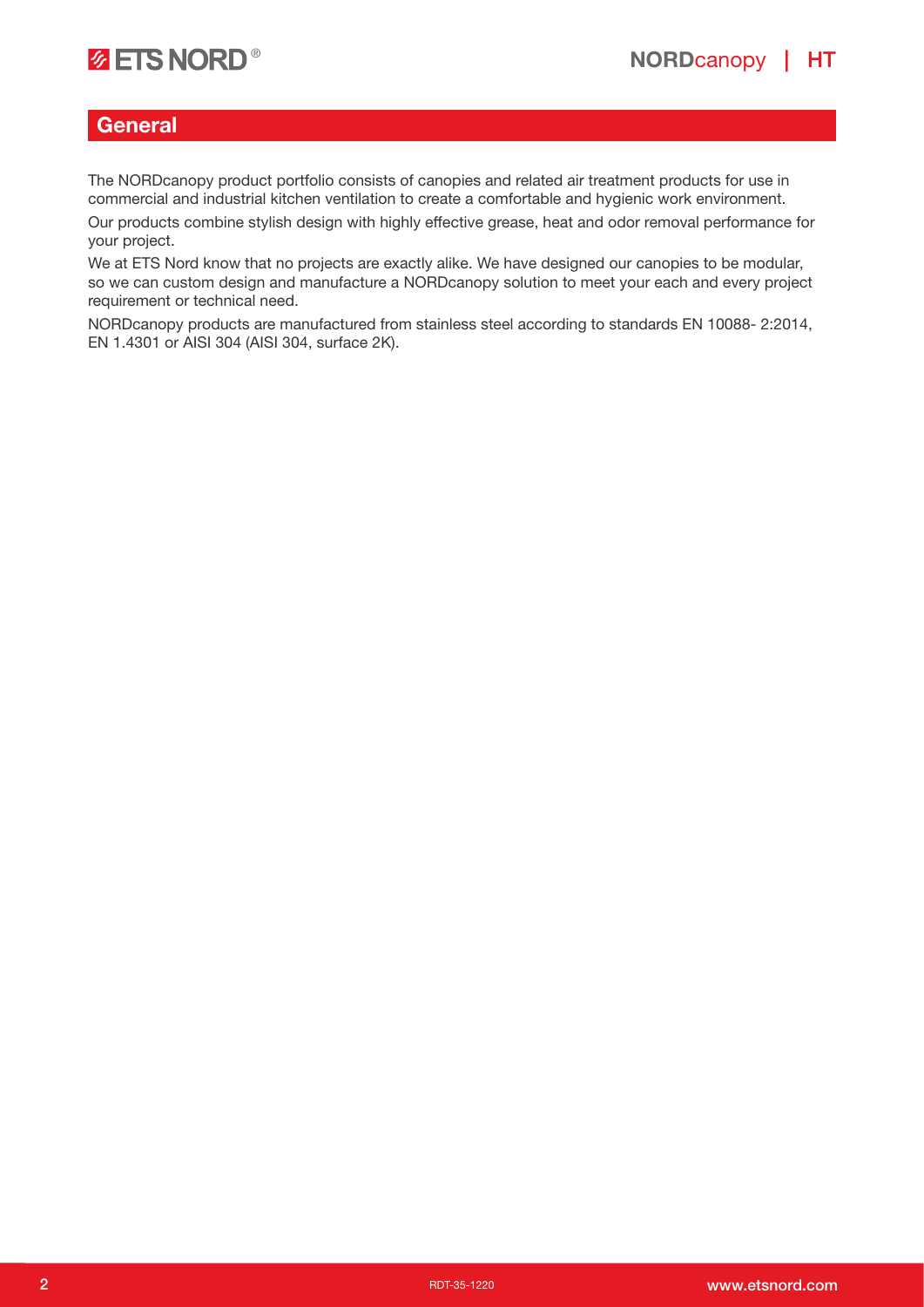# **B**  $\bullet$  ETS NORD<sup>®</sup> and the set of the set of the set of the set of the set of the set of the set of the set of the set of the set of the set of the set of the set of the set of the set of the set of the set of the set of

## HT Canopy



The HT Canopy is our most basic canopy for removing airborne particles and excess heat, ensuring a clean, hygienic and comfortable work environment. It is most suitable for industrial applications.

#### Material and dimensions

The canopy is made standard from galvanized steel (DX51D+Z275) but can optionally be constructed from other materials.

We at ETS Nord know that no two customer requirements are exactly alike. We have designed our canopies to be modular, so we can custom design and manufacture a NORDcanopy solution to meet your each and every project requirement or technical need.

#### HT Dimensions mm

| L Lenght       | 500-3000                           |
|----------------|------------------------------------|
| <b>B</b> Width | 500-800, (No lighting)<br>900-3000 |
| H Height       | 200-1000                           |
| F1             | 100, 125, 160, 200, 315, 400       |

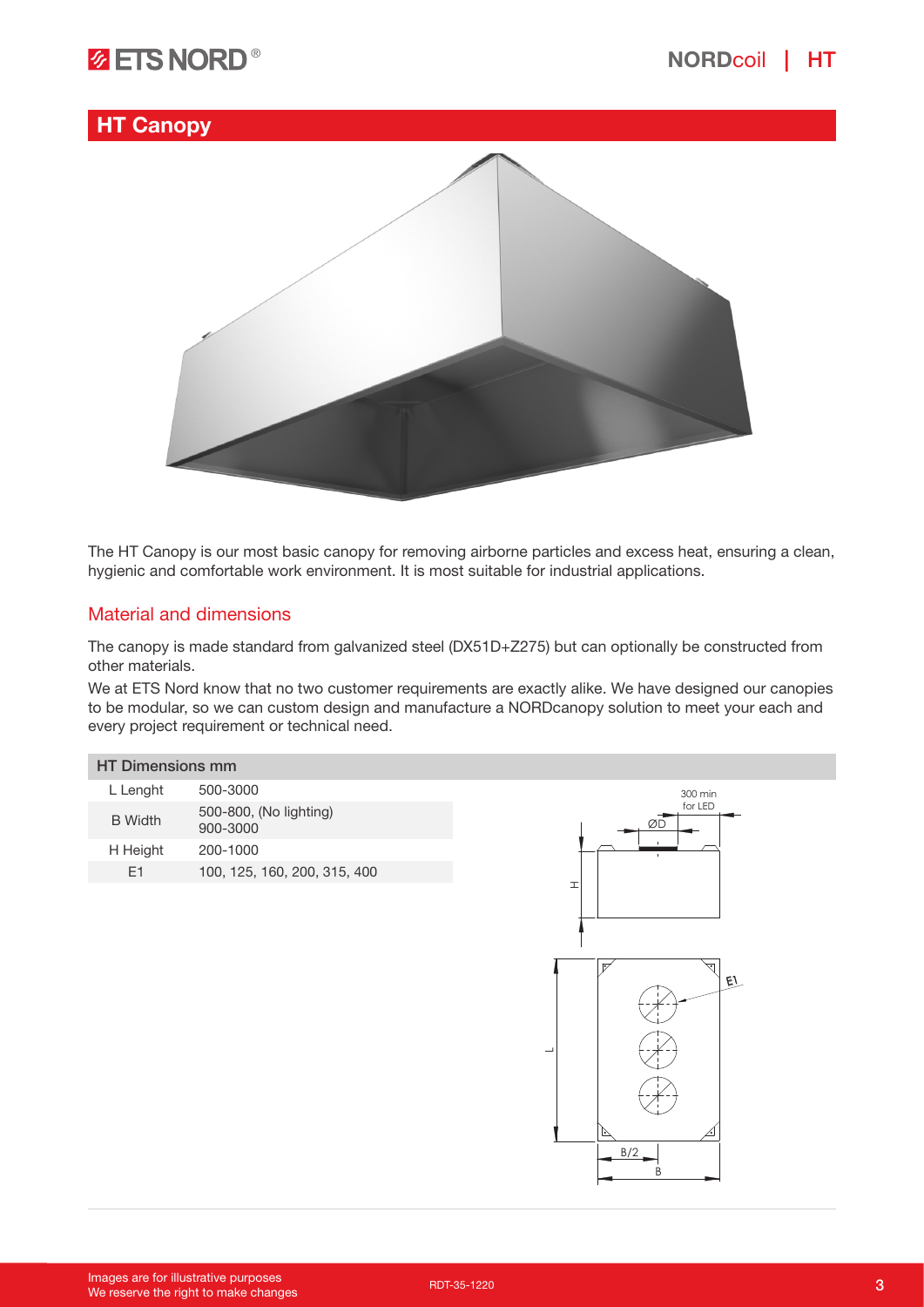

### **Lighting**

Professional kitchens require functional lighting to ensure that employees have a safe and effective work environment. ETS NORD professional kitchen canopies use the next generation of energy-efficient recessed LED fluorescent lamps and LED-Spot luminaires, which can save as much as 50% more energy compared to old technologies.

Grease removal canopies include light fixtures integrated into their ceilings, protected by an aluminum and glass casing.

The size and number of light fixtures are determined by the size of the canopy, to ensure there is enough light output for the entire workspace.



#### Luminaries:

|                       |                |                         | Color             |             |                    |                                 |              |
|-----------------------|----------------|-------------------------|-------------------|-------------|--------------------|---------------------------------|--------------|
| Canopy length<br>(mm) | Luminaries     | Lighting<br>length (mm) | Energy use<br>(W) | Light color | temperature<br>(K) | Color render-<br>ing index (Ra) | Flux<br>(lm) |
| $1000 \le L \le 1600$ | <b>I FD770</b> | 769                     |                   | 840         | 4000               | 80                              | 2250         |
| $1600 \le L \le 1900$ | LED1370        | 1350                    | 41                | 840         | 4000               | 80                              | 4900         |
| $L \ge 1900$          | LED1670        | 1669                    | 54                | 840         | 4000               | 80                              | 6800         |

#### Spot LED lighting fixtures

Light colour (designation) - Cool White Light colour - 4000 K Housing material - Aluminium Colour separation index  $-$  > 80 (Ra)



| Canopy length (mm)    | Spot LED<br>Quantity | Energy use<br>(W) | Flux<br>(lm) | Radiation<br>angle |
|-----------------------|----------------------|-------------------|--------------|--------------------|
| $1000 \le L \le 1500$ |                      | 16                | 1340         | $36^\circ$         |
| $1500 \le L \le 2000$ |                      | 24                | 2010         | $36^\circ$         |
| $\geq$ 2000           |                      | 32                | 2680         | $36^\circ$         |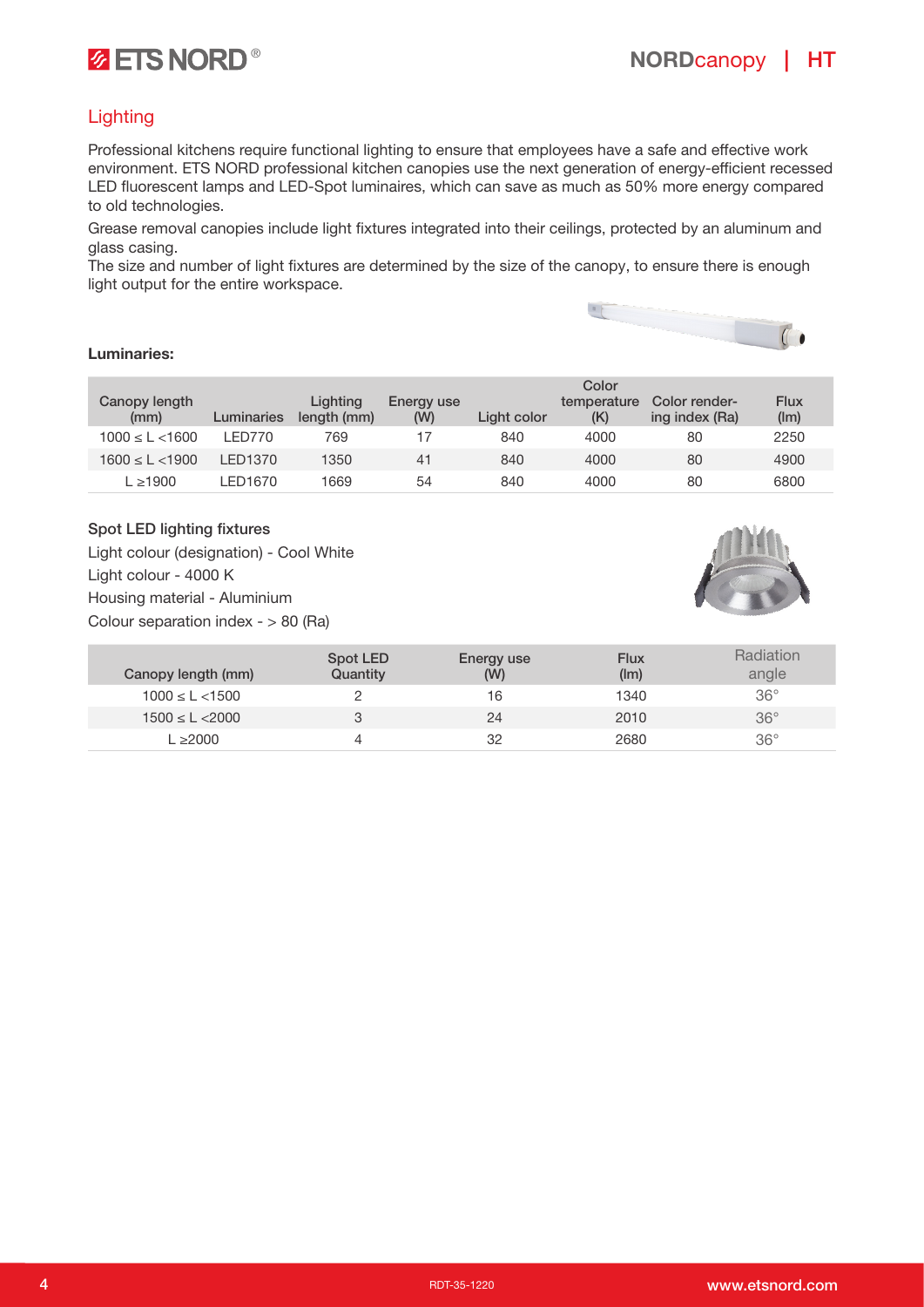

### Product marking

| Material - Dimensions - Exhaust air - Lighting<br>Marking -                                                                                                                          |  |
|--------------------------------------------------------------------------------------------------------------------------------------------------------------------------------------|--|
| <b>Marking</b><br>HT                                                                                                                                                                 |  |
| <b>Material</b><br>Zn - Galvanized steel sheet, DX51D+Z275<br>ZM - Zinc-magnesium coated steel sheet, DX51D+ZM310<br>R - Stainless steel, AISI 304<br>H - Acid-proof steel, AISI 316 |  |
| <b>Dimensions</b><br>L - Lenght<br>B - Width<br>H - Height                                                                                                                           |  |
| <b>Exhaust air</b><br>E1 - Exhaust air connection<br>Diameter of exhaust air connection<br>Quantity of exhaust air connections                                                       |  |

#### Lighting<sup>-</sup>

LED770 - L=769, 17W LED1370 - L=1369, 41W LED1670 - L=1669, 54W SpotLED - 8W Quantity of lighting fixtures

Example: HT-Zn 2000x1000x550 - E=315x1 - LED770x1

#### Masking plates:

Mounted in the area between canopy and ceiling, when conduits and other components are to be concealed.